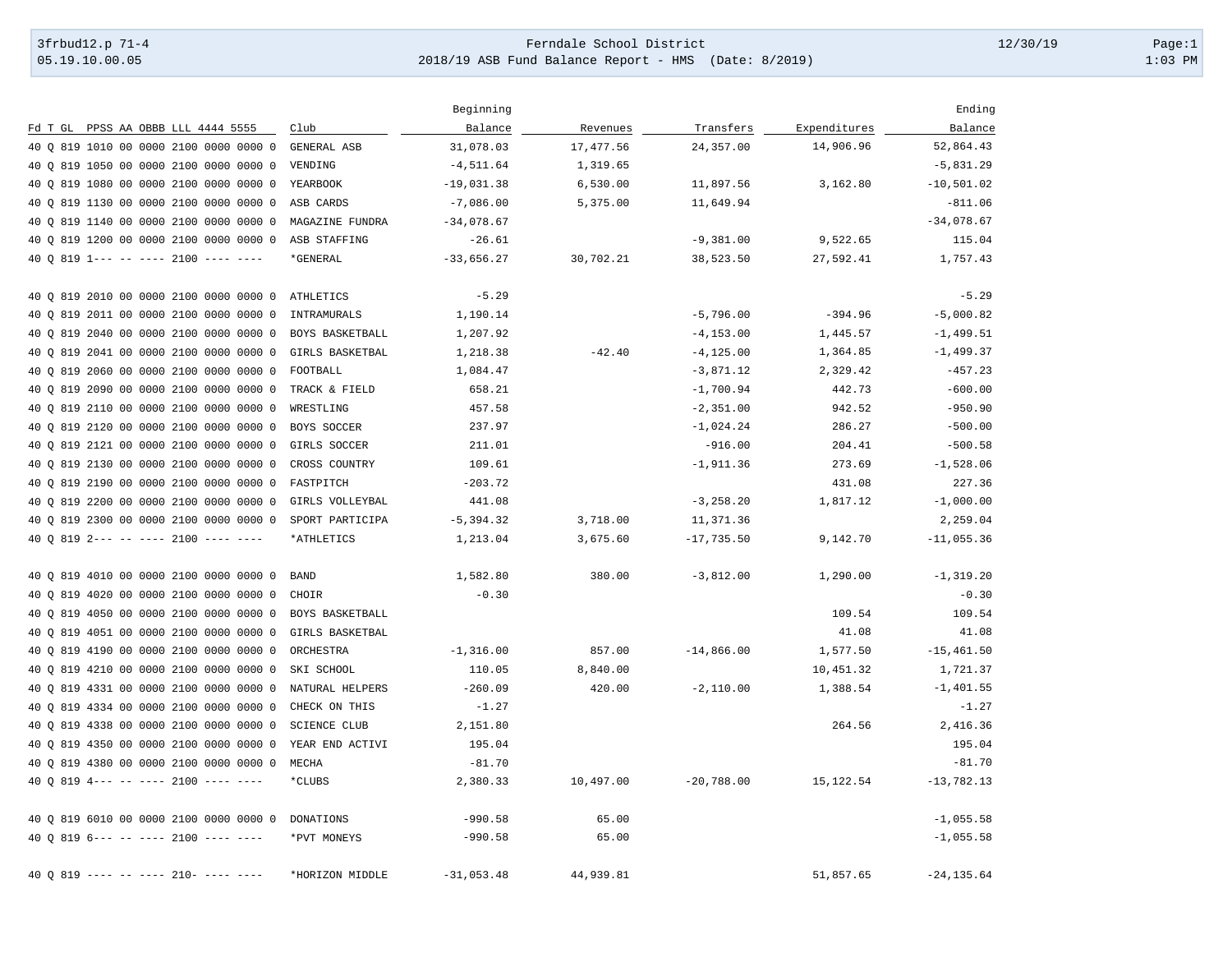3frbud12.p 71-4 05.19.10.00.05

## Ferndale School District 2018/19 ASB Fund Balance Report - HMS (Date: 8/2019)

12/30/19 Page:2

|                                            |                | Beginning    |           |           |              | Ending        |
|--------------------------------------------|----------------|--------------|-----------|-----------|--------------|---------------|
| Fd T GL PPSS AA OBBB LLL 4444 5555         | Club           | Balance      | Revenues  | Transfers | Expenditures | Balance       |
| 40 0 819 ---- -- ---- ---- ---- ----       | *Fund Purposes | $-31,053,48$ | 44,939.81 |           | 51,857.65    | $-24, 135.64$ |
| $40 -$<br>---- ---- -- ---- ---- ---- ---- | *ASB Fund      | $-31,053.48$ | 44,939.81 |           | 51,857.65    | $-24, 135.64$ |